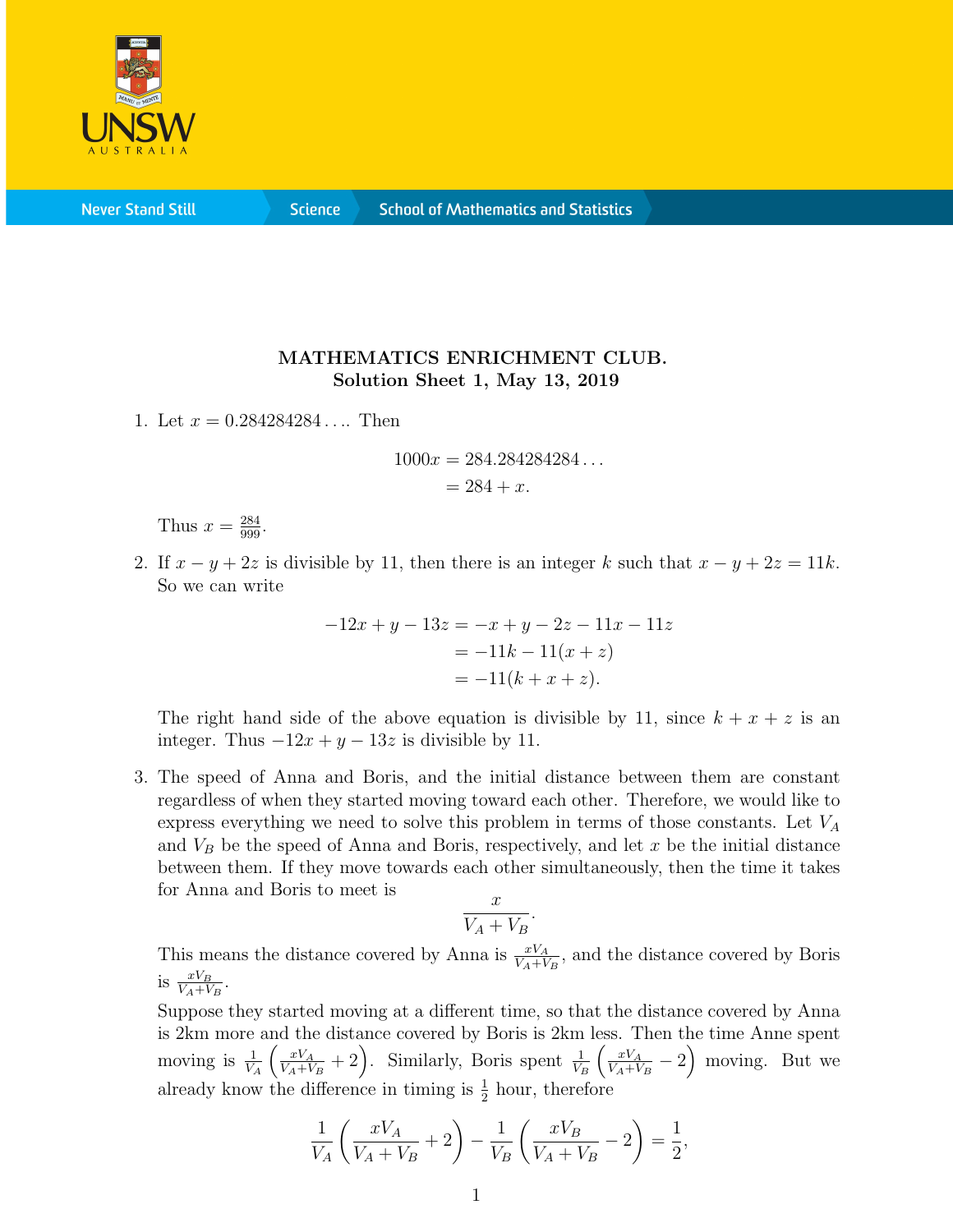or simplifying to get  $\frac{1}{V_A} + \frac{1}{V_H}$  $\frac{1}{V_B}=\frac{1}{4}$  $\frac{1}{4}$ . This expression is symmetric, so if we switch the starting time condition between Anna and Boris, then Anna would cover 2km less and Boris 2km more;  $d = 2$ .

4. Let x be the four digit number we are trying to find. Then  $x^2 - x = x(x - 1)$  is a number ending in 0000. That is,  $x(x-1)$  is divisible by  $10000 = 2<sup>4</sup>5<sup>4</sup>$ . Now x and  $x - 1$  are coprime, which is to say that they have no prime factors in common. Thus one of  $x-1$  or x is divisible by  $2^4$  and the *other* by  $5^4$ . If x or  $x-1$  is divisible by  $5^4$ , then it is an odd multiple of  $5^4 = 625$ , so x or  $x - 1$  must be one of

625, 1875, 3125, 4375, 5625, 6875, 8125, 9375.

We add or subtract 1 from the above list to find out which of the *other* number is divisible by  $2^4 = 16$ . The two possibilities are  $x - 1 = 624$  and  $x = 9376$ . We discard the first option as it is not a proper four digit number.

5. We begin by assigning letters to each of the cells in the  $3 \times 3$  grid.

| $\it a$ |   |   |
|---------|---|---|
| а       |   |   |
|         | n | Z |

Although we do not know the individual value of each letter we do know that each of the digits 1 through 9 is assigned to the letters in some order. Let  $T$  be the total by adding each row, column or diagonal, e.g  $T = a + b + c$ . Then by adding all three rows, we get the number 3T. Note this is the same as adding every cell.

 $a + b + c + d + e + f + q + h + i = 1 + 2 + ... + 9 = 45 = 3T$ 

so  $T = 15$ . Suppose instead we add every row, column or diagonal that involves the middle cell, then

$$
(a + e + i) + (d + e + f) + (g + e + c) + (b + e + h) = 4T
$$
  
\n
$$
(a + b + c + d + e + f + g + h + i) + 3e45 + 3e = 60
$$
  
\n
$$
45 + 3e = 60
$$
  
\n
$$
e = 5.
$$

Hence we know that  $T = 15$  and the middle cell must be 5. So in order for each line to have the same total of 15 it will be necessary for the cells either side of the central cell to be of the form  $5x$  and  $5 + x$ .

| $5 + x$              | $5-x-y$ | $5 + y$ |
|----------------------|---------|---------|
| $\mathbf{b} - x + y$ |         | $5+x-y$ |
| $\cdot - y$          | $5+x+y$ | $5-x$   |

The cell with greatest value is  $5 + x + y = 9$ , hence  $x + y = 4$ . Also  $x \neq y$ , otherwise the cells  $5 + y$  and  $5 + x$  would have the same number in them; Finally  $x, y > 0$  to avoid the cells  $x + 5$  and  $x - 5$  being the same.

Because  $x \neq y$ , we can assume without loss that  $x < y$ , and since  $x + y = 4$ , we conclude that  $x = 1$  and  $y = 3$ . Substituting these values into the grid above we obtain the solution given in the problem and hence prove that this solution is unique.